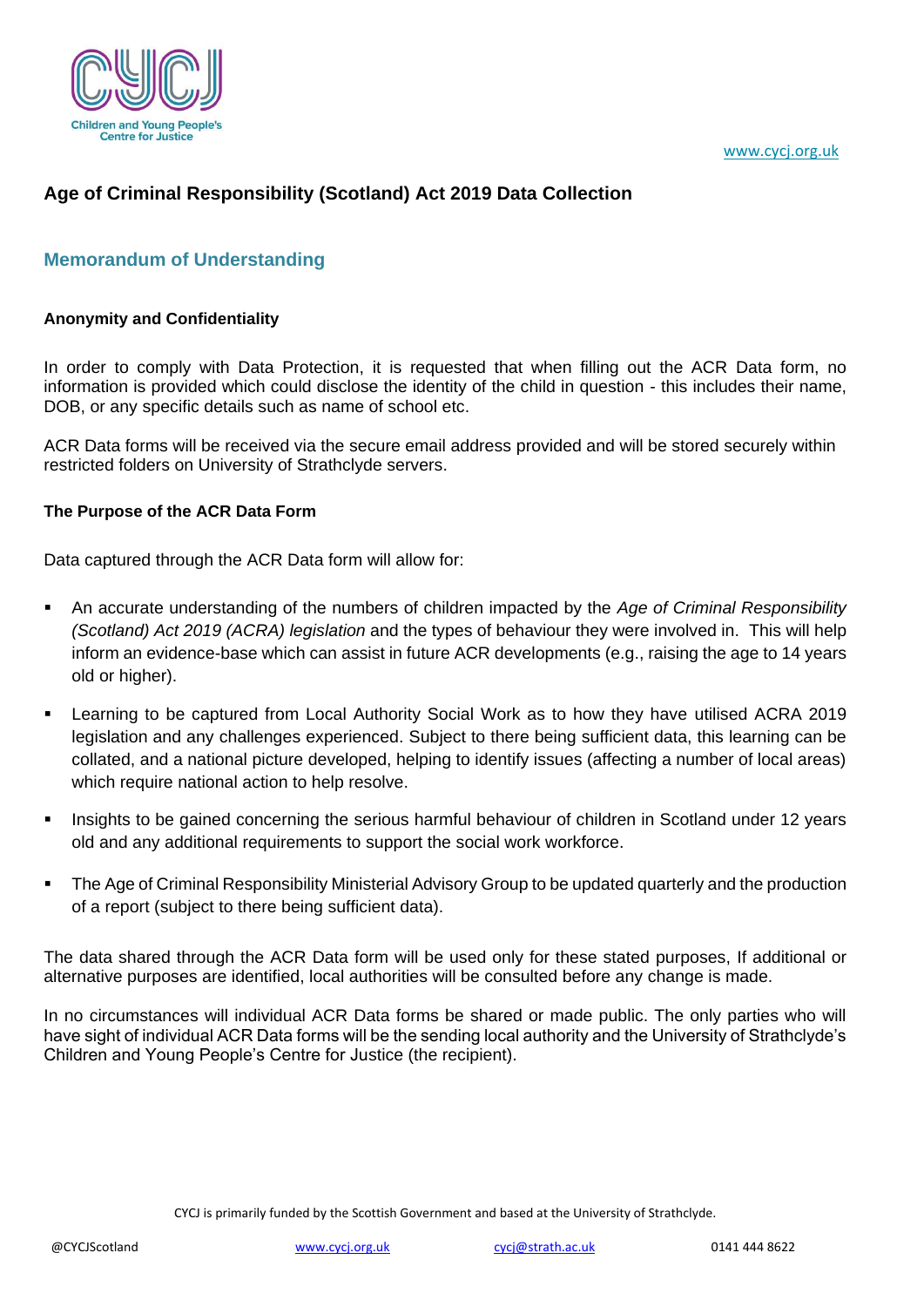

#### **ACR Data Sharing**

It is anticipated that collated data from ACR Data forms will be shared by the Children and Young People's Centre for Justice (CYCJ) with the following organisations and individuals:

- Local Authority Social Work Chief Social Work Officers, ACR Leads and Practitioners (to inform ongoing implementation, training, and related developments)
- The Scottish Government (including Government Ministers)
- Social Work Scotland
- Police Scotland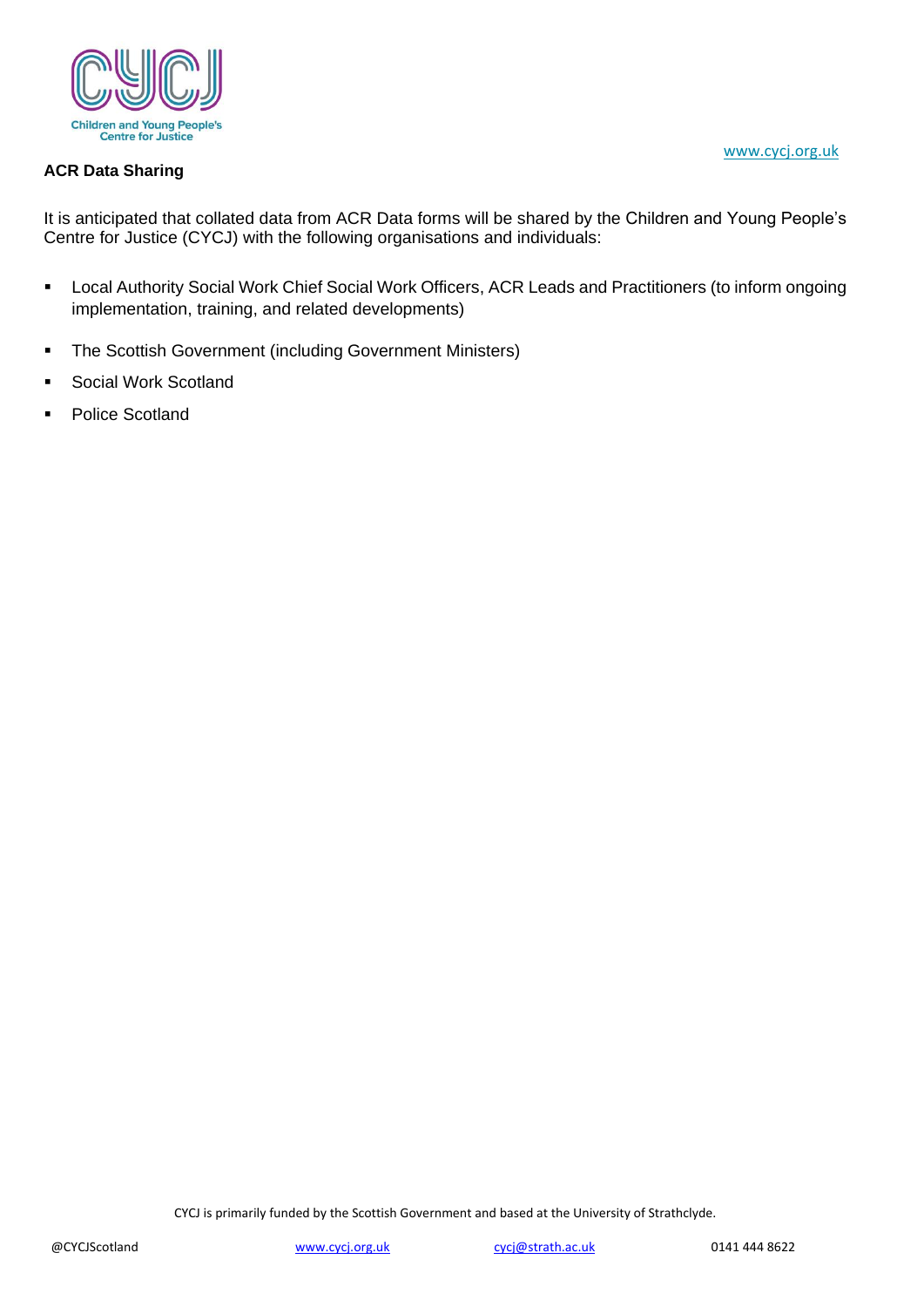

[www.cycj.org.uk](http://www.cycj.org.uk/)

### **Age of Criminal Responsibility (Scotland) Act 2019 (ACRA): Data Collection Form**

The Age of Criminal Responsibility (Scotland) Act 2019 (ACRA) legislation commenced on the  $17<sup>th</sup>$ December 2021. CYCJ is gathering data to understand the impact that the legislation has for children under 12 years old who have been involved in serious harmful behaviour and to inform the future direction of ACR in Scotland. 1

To assist with this, we are asking Local Authority Social Work to fill out the data collection form below, to the best of their knowledge, where ACRA legislation (as of the 17<sup>th</sup> December 2021) has been used (or was considered) in relation to a child under 12 years old engaged in serious harmful behaviour. **In order to comply with Data Protection, please ensure that no information is provided which could disclose the identity of the child in question. This includes name, DOB, or any specific details such as name of school etc.** 

Please email completed forms – as timely as possible following on from the incident - to the secure email address set up specifically for this purpose which is **ACRMailbox@protonmail.com**

### **Part 1 (A):**

*Please provide the following information where ACRA legislation has been used in relation to a child aged under 12 engaged in serious harmful behaviour.*

| <b>Date Reported</b>                   |                 |
|----------------------------------------|-----------------|
| <b>Date of Referral</b>                |                 |
| What is the Legal Status of the Child? | Choose an item. |
| Does the Child Have a Disability?      | Choose an item. |

<sup>1</sup> Definitions and criteria are outlined in Operational Guidance Age of Criminal Responsibility (Scotland) Act 2019 (ACRA) Operational Guidance [for Social Work and Police -](https://socialworkscotland.org/publication/age-of-criminal-responsibility-scotland-act-2019-acra-operational-guidance-for-social-work-and-police/) Social Work Scotland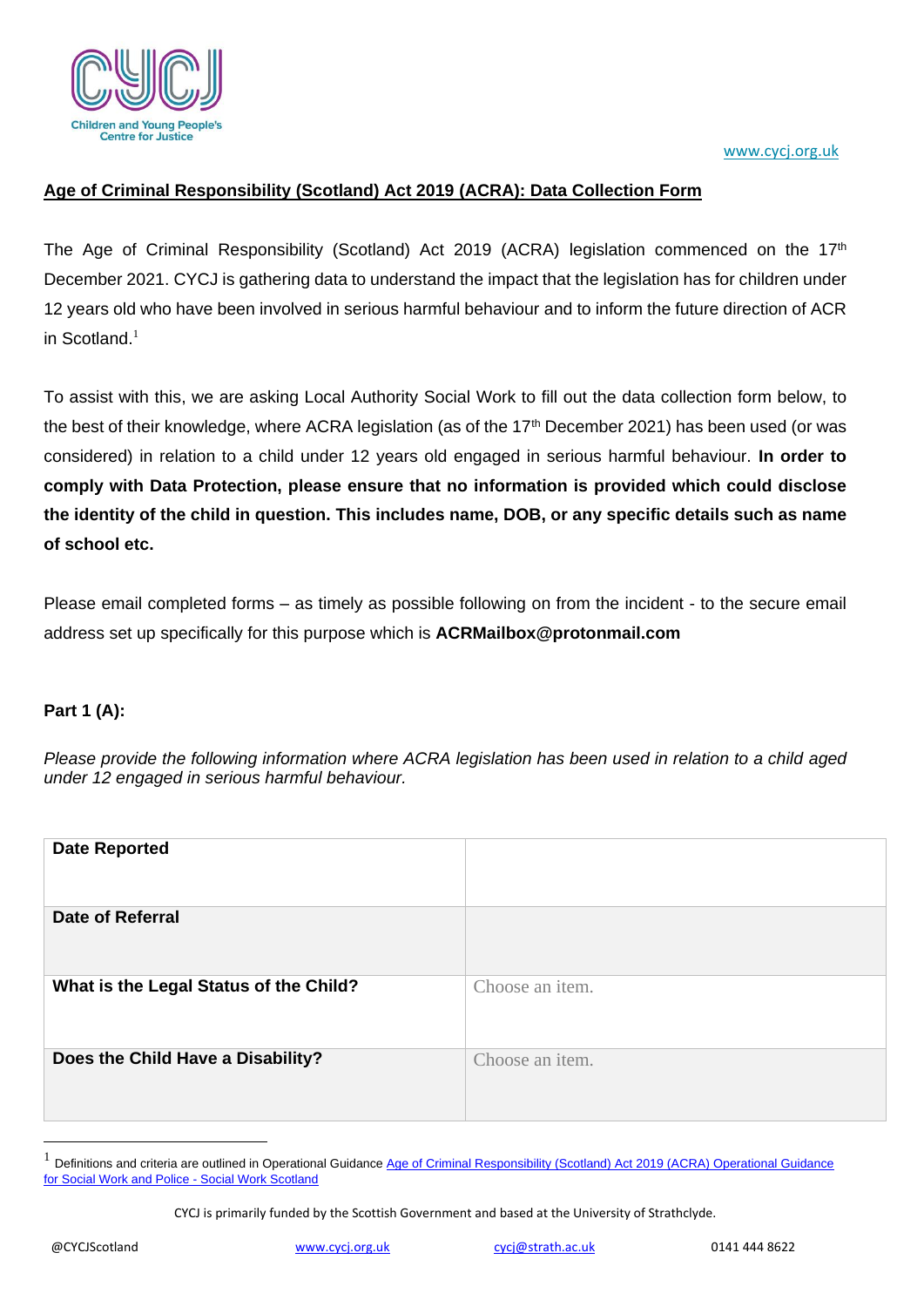

**What is the Gender of the Child?** Choose an item. **What is the Current Age of the Child?** Choose an item. **What was the Age of the Child at the Time of the Incident?** Choose an item. **Please Identify the Local Authority that the Child Resides in** Choose an item. **Has There Been Previous Social Work Involvement with the Child?** Choose an item.

### **Part 1 (B):**

| Please Provide a Brief Description of the<br><b>Incident</b><br>To comply with Data Protection laws, you must<br>not share with us any identifiable information<br>such as name, DOB, or any location information<br>such as name of school or the specific location<br>of incident, etc |                 |
|------------------------------------------------------------------------------------------------------------------------------------------------------------------------------------------------------------------------------------------------------------------------------------------|-----------------|
| Were there any others Involved in the<br>Incident?<br>If 'yes', please specify if they were:                                                                                                                                                                                             | Choose an item. |
| If yes, what was their Age(s) at the Time<br>of the Incident?                                                                                                                                                                                                                            |                 |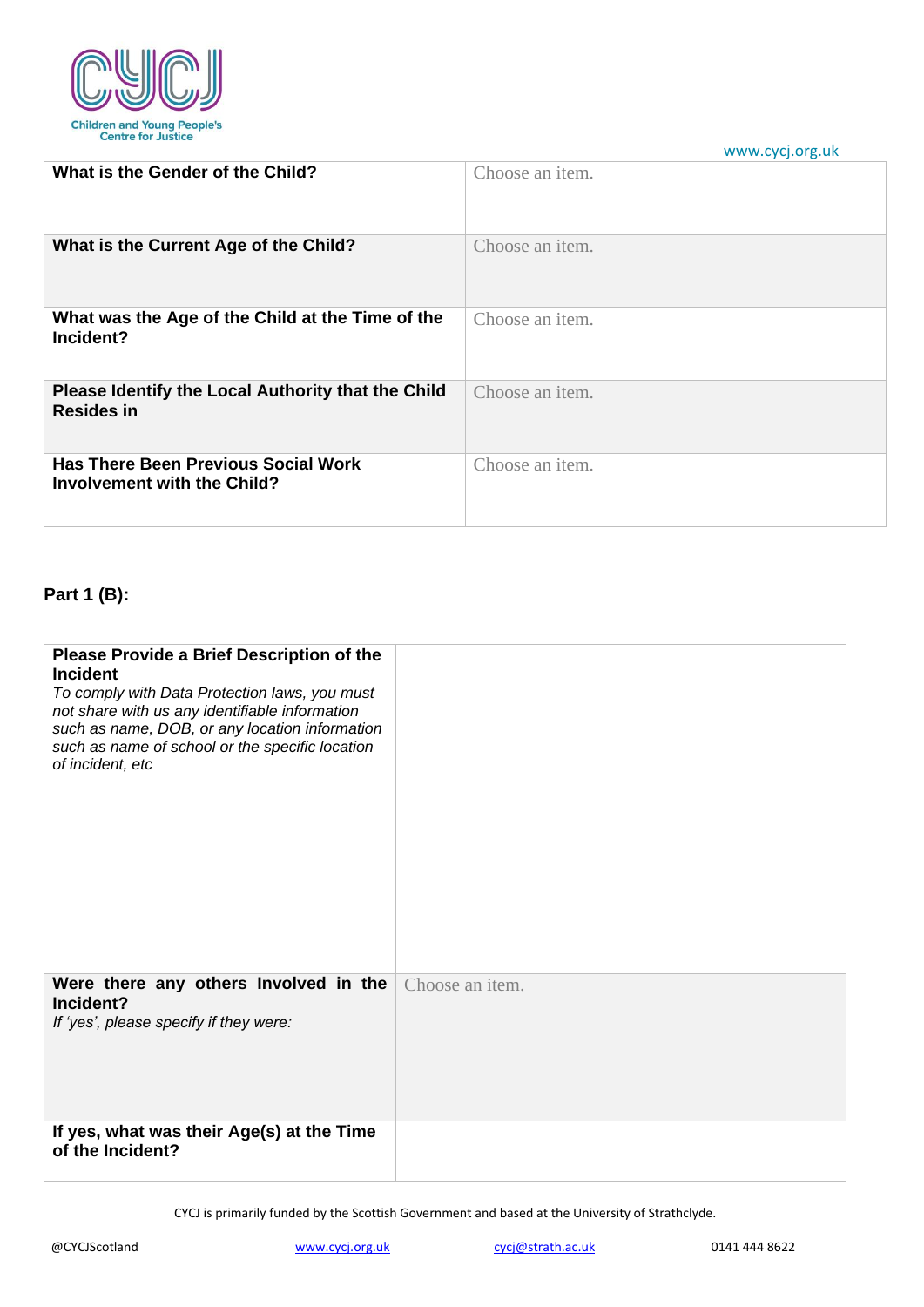

### **Part 2:**

*Please identify what 'action' was taken in line with ACRA legislation following on from the incident? Please place a* ✓ *in the appropriate columns and provide additional details where required.*

| <b>Action</b>                                                                                                                                                                                                                   | <b>Tick if</b><br>yes √ | Date of<br><b>Commencement</b> | <b>Additional details</b>                           |                 |
|---------------------------------------------------------------------------------------------------------------------------------------------------------------------------------------------------------------------------------|-------------------------|--------------------------------|-----------------------------------------------------|-----------------|
| <b>Child Taken to 'Place of</b><br>Safety' provided by Social<br><b>Work</b><br>If 'yes', please provide details on<br>the type and location of the place<br>of safety, along with the length of<br>time at the place of safety |                         |                                |                                                     |                 |
| <b>ACRA Inter-Agency Referral</b><br><b>Discussion (IRD)</b><br>If 'yes', please provide details on<br>timing of the this and the agencies<br>attending the meeting and the<br>'decision'<br>agreed<br>at<br>the                |                         |                                | Date of Any<br><b>Subsequent</b><br><b>Meetings</b> |                 |
| conclusion of the ACRA IRD (e.g.,<br><b>ACRA</b><br>Police-Social<br>Work<br>Investigative Interview,<br>social<br>work or other service support and                                                                            |                         |                                | <b>Agencies</b><br><b>Attending</b>                 | Choose an item. |
| intervention,<br>referral<br>to the<br>Children's Reporter, reasoned<br>decision to take no further<br>immediate action, etc.)                                                                                                  |                         |                                |                                                     | Choose an item. |
|                                                                                                                                                                                                                                 |                         |                                |                                                     | Choose an item. |
|                                                                                                                                                                                                                                 |                         |                                | 'Decision'                                          | Choose an item. |
|                                                                                                                                                                                                                                 |                         |                                | Agreed                                              |                 |
|                                                                                                                                                                                                                                 |                         |                                |                                                     |                 |
|                                                                                                                                                                                                                                 |                         |                                |                                                     |                 |
|                                                                                                                                                                                                                                 |                         |                                |                                                     |                 |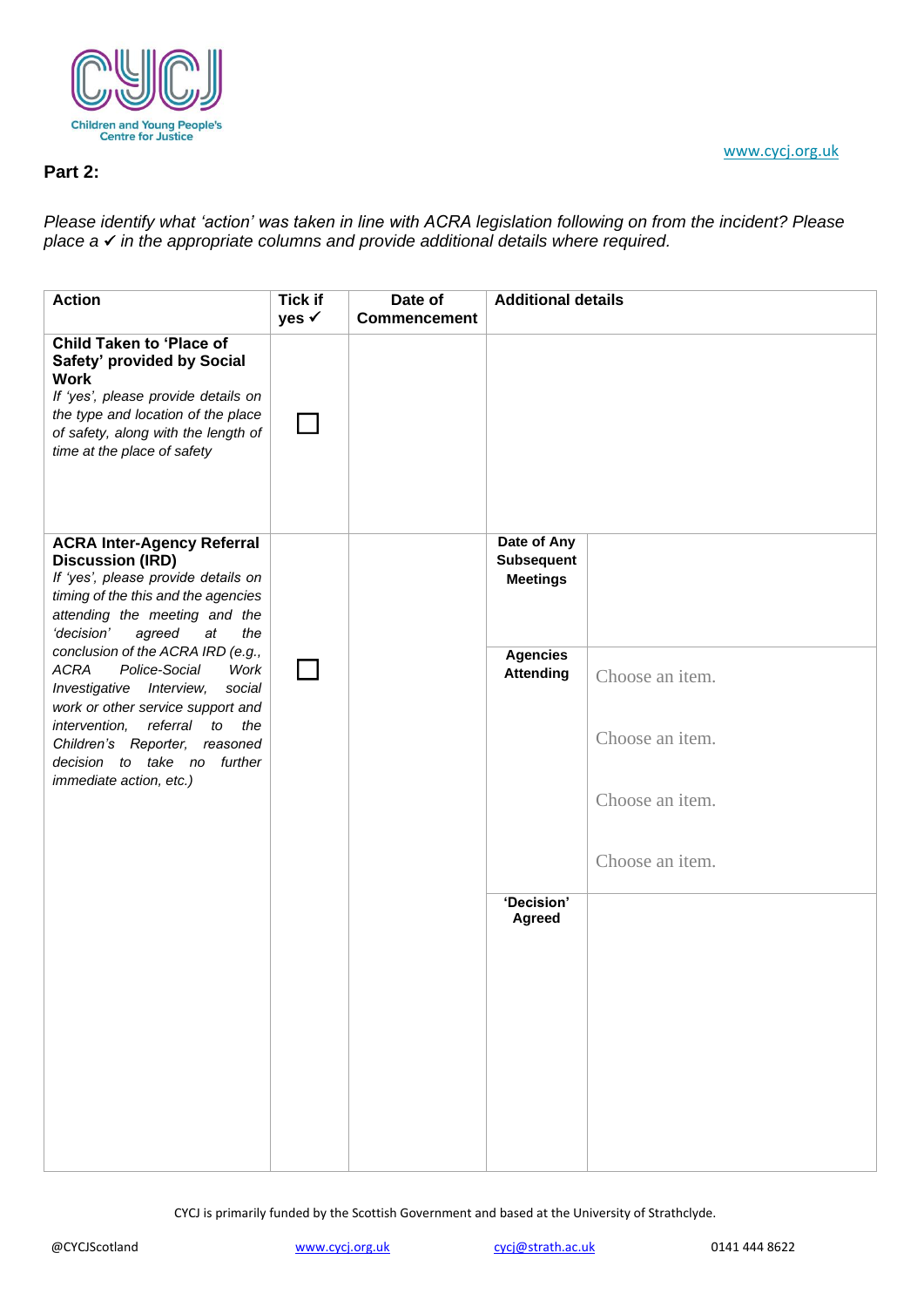

| Was a decision made to<br>have an ACRA Joint (Police-<br><b>Social Work) Investigative</b><br>Interview?         |  |  |
|------------------------------------------------------------------------------------------------------------------|--|--|
| Was the Investigative<br>interview by Agreement?                                                                 |  |  |
| Was the investigative<br>interview by Sheriff's Child<br><b>Interview Order (CIO)?</b><br>(Please state reasons) |  |  |
| Please provide details of<br>any 'action' undertaken that<br>is not listed above                                 |  |  |

#### **Part 3:**

*Please identify the 'outcome' for the child following the use of any ACRA duties. Please place a √ in all the appropriate columns and provide additional details where required.*

| <b>Outcome</b>                                                         | <b>Tick if</b><br>yes √ | <b>Additional details</b> |
|------------------------------------------------------------------------|-------------------------|---------------------------|
| <b>Effective</b><br><b>Early</b><br>Referral to<br>and<br>Intervention |                         |                           |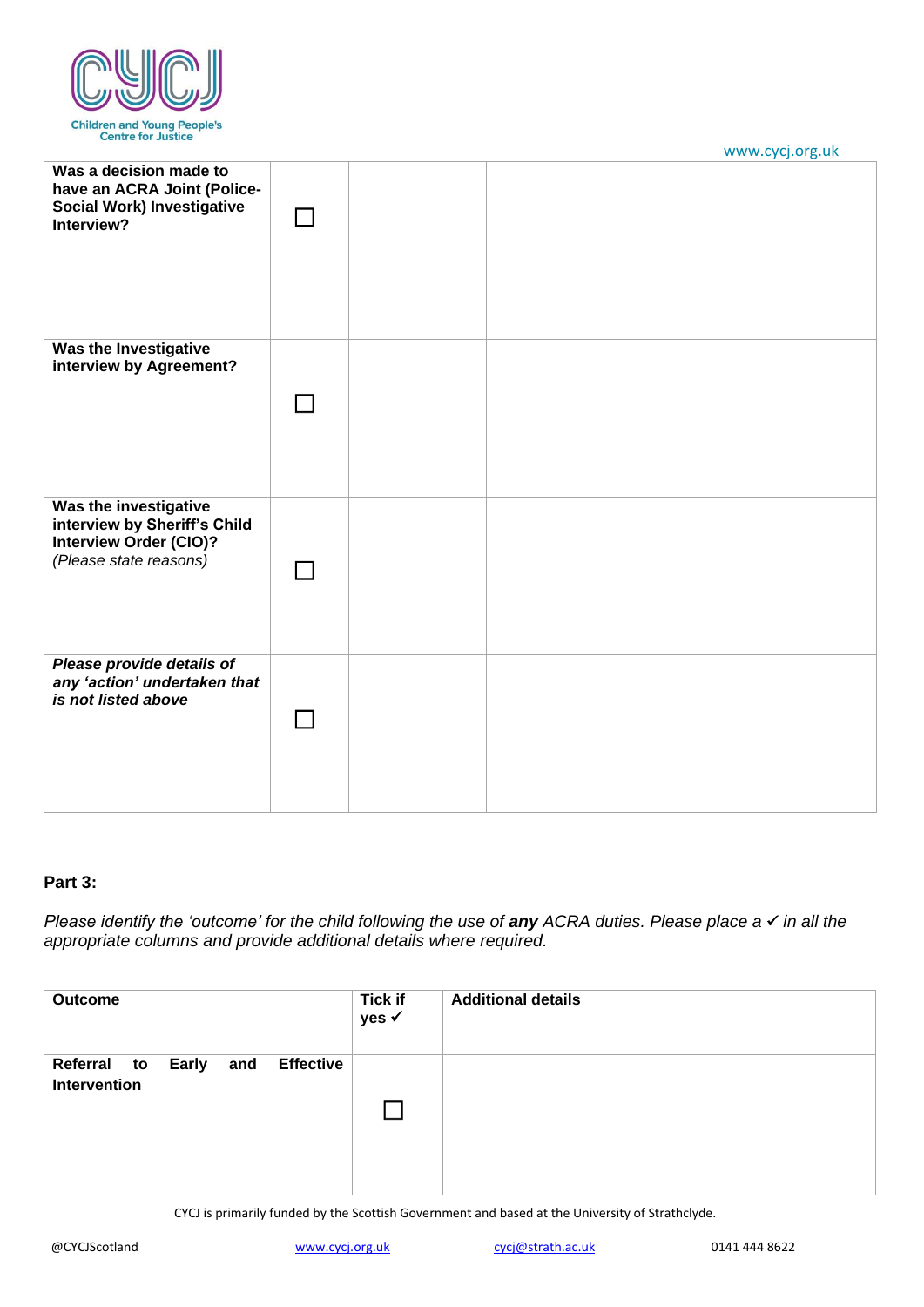

|                                                                                                  | <u>www.cycj.org.un</u> |
|--------------------------------------------------------------------------------------------------|------------------------|
| GIRFEC child planning meeting (e.g.,<br>team around the child) and plan<br>developed or updated. |                        |
| <b>Referral to the Children's Reporter</b>                                                       |                        |
|                                                                                                  |                        |
| <b>Child protection procedures instigated</b>                                                    |                        |
|                                                                                                  |                        |
| <b>Referral for Specialist Support</b><br>(e.g., CAHMS, third sector services, etc.)             |                        |
| <b>Secure Care Placement</b>                                                                     |                        |
| Please provide details of any 'outcome'<br>undertaken that is not listed above                   |                        |